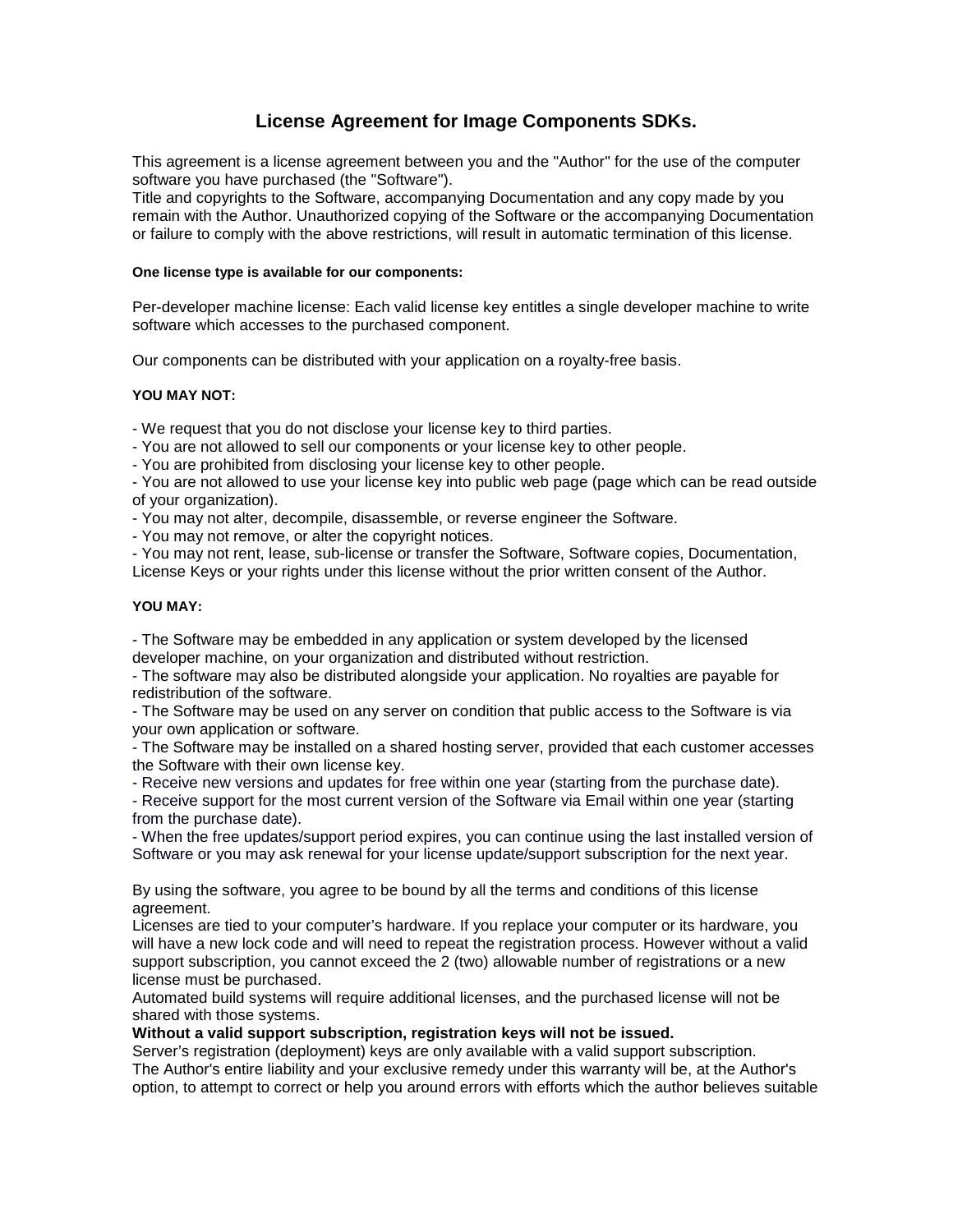to the problem, to replace the Software with functionally equivalent software, or to refund the purchase price and terminate this Agreement.

When you buy any components from Image Components, you are automatically entitled to:

- Free updates for 1 year.
- Free email support for 1 year.

EXCEPT FOR THE PRIOR EXPRESS LIMITED WARRANTIES, THE AUTHOR MAKES, AND YOU RECEIVE, NO WARRANTIES, EXPRESS, IMPLIED, STATUTORY OR IN ANY COMMUNICATION WITH YOU, AND THE AUTHOR SPECIFICALLY DISCLAIMS ANY IMPLIED WARRANTY OF MERCHANTABILITY OR FITNESS FOR A PARTICULAR PURPOSE. THE AUTHOR DOES NOT WARRANT THAT THE OPERATION OF THE SOFTWARE WILL BE UNINTERRUPTED OR ERROR-FREE.

IN NO EVENT WILL THE AUTHOR BE LIABLE FOR ANY DAMAGES, INCLUDING LOSS OF DATA, LOST PROFITS, COST OF COVER OR OTHER SPECIAL, INCIDENTAL, CONSEQUENTIAL OR INDIRECT DAMAGES ARISING FROM THE USE OF THE SOFTWARE OR ACCOMPANYING DOCUMENTATION, HOWEVER CAUSED AND ON ANY THEORY OF LIABILITY. THIS LIMITATION WILL APPLY EVEN IF COMPANY HAS BEEN ADVISED OF THE POSSIBILITY OF SUCH DAMAGE. YOU ACKNOWLEDGE THAT THE LICENSE FEE REFLECTS THIS ALLOCATION OF RISK.

This agreement is the entire agreement between you and the Author, and supersedes any other communication or advertising with respect to the Software and related products. If any provision of this Agreement is held invalid, the remainder of this Agreement shall continue in full force and effect.

## **COPYRIGHT NOTICE:**

Copyright (C) Image Components. All rights reserved. Any rights not expressly granted herein are reserved.

## **CHANGES TO THIS AGREEMENT:**

This License Agreement may be periodically updated by Image Components.

## **Refund Policy for Image Components SDKs.**

Please read this Agreement carefully before your purchase.

## **Try Before You Buy**

All Image Components software products are available for purchase on the Image Components web site. All the software products are available for download and are fully functional. We provide an unlimited free trial period to let you fully evaluate the software product to ensure it meets your needs prior to making a purchase decision. None of our software requires registration to enable its full functionality.

During your trial period, our support staff is available to assist the installation and configuration via email or ticket. We strongly recommend that all customers download, install, and test the trial version of any Image Components product prior to making a purchase.

## **No Refunds Post Features Request**

After receiving and delivering new features requests, no refund will be issued under any circumstances.

Please take advantage of the unlimited trial before you complete your purchase. **30 Days Refund**